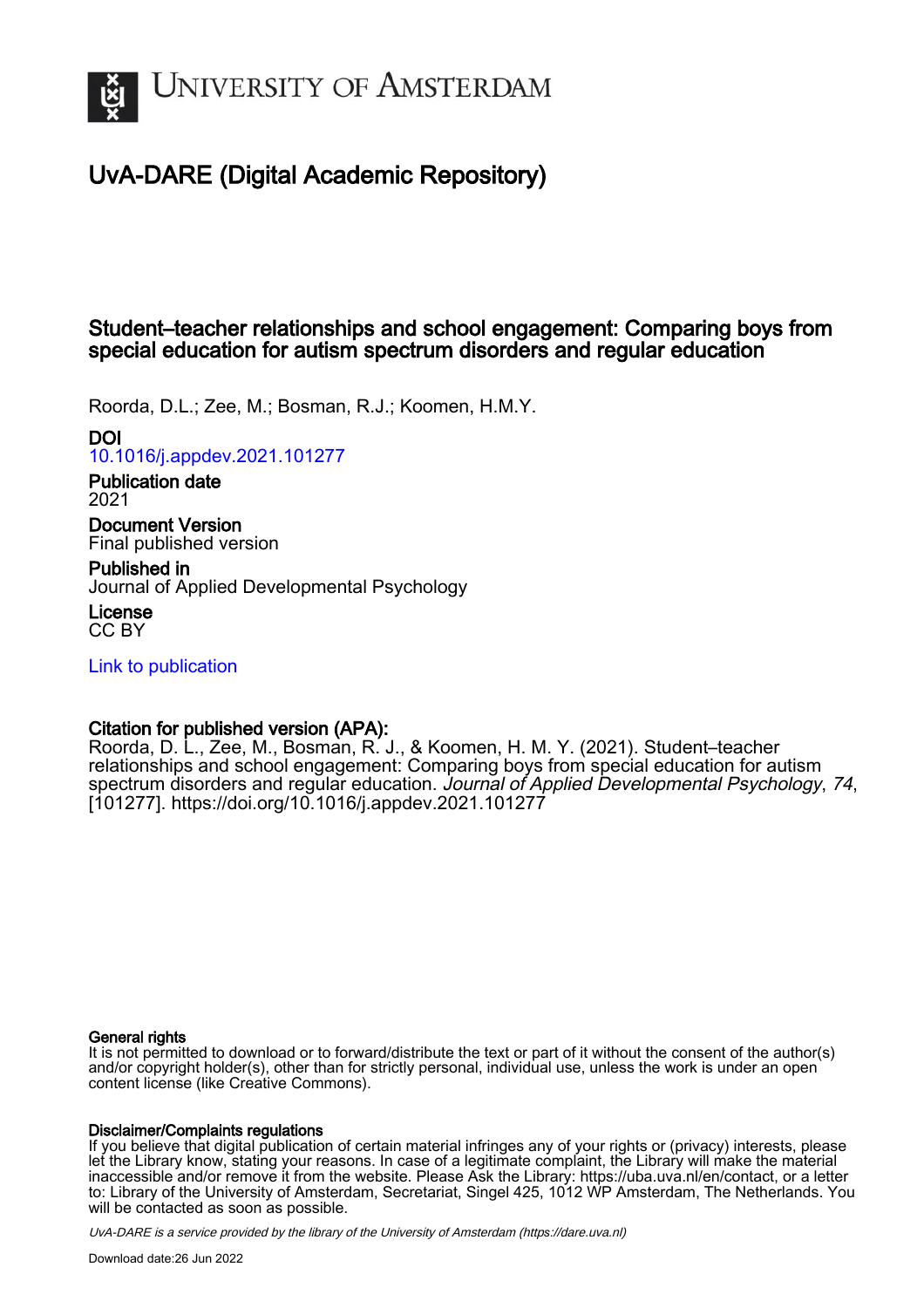Contents lists available at [ScienceDirect](www.sciencedirect.com/science/journal/01933973)



## Journal of Applied Developmental Psychology

journal homepage: [www.elsevier.com/locate/jappdp](https://www.elsevier.com/locate/jappdp)



# Student–teacher relationships and school engagement: Comparing boys from special education for autism spectrum disorders and regular education

Debora L. Roorda \* , Marjolein Zee, Rianne J. Bosman, Helma M.Y. Koomen

*Research Institute of Child Development and Education, University of Amsterdam, P.O. Box 15776, NL-1001, NG, Amsterdam, the Netherlands* 

#### ARTICLE INFO

*Keywords:*  Affective student-teacher relationships Engagement Autism spectrum disorders Special education Student reports

## ABSTRACT

The present study examined differences in student–teacher relationship quality and engagement with schoolwork between boys from regular education and boys from special education for students with autism spectrum disorders (ASD). We also investigated whether the strength of associations between student–teacher relationship quality and engagement differed across boys from regular and special education. Third-to-sixth grade boys from regular education ( $N = 182$ ) and special education for ASD ( $N = 113$ ) reported about the relationship with their teachers (closeness, conflict) and their school engagement. Multilevel modeling showed that boys from special education for ASD reported more conflict and less engagement than boys from regular education. Furthermore, the association between conflict and engagement was stronger for boys from special education than from regular education. Future research may aim to investigate conflict in relationships with boys from special education for ASD as a potential target for teacher interventions.

## **Introduction**

Previous research has found strong evidence that the affective quality of dyadic student–teacher relationships is associated with students' school functioning, such as their engagement with schoolwork (e. g., [Archambault, Pagani,](#page-8-0) & Fitzpatrick, 2013; [Hughes, 2011;](#page-8-0) [Roorda,](#page-9-0)  [Jak, Zee, Oort,](#page-9-0) & Koomen, 2017). More specifically, close relationships with teachers are associated with higher levels of engagement with learning tasks, whereas conflictual relationships with teachers seem to limit students' engagement with schoolwork ([Archambault et al., 2013](#page-8-0); [Hughes, 2011](#page-8-0); [Roorda et al., 2017](#page-9-0)). Furthermore, student-teacher relationships are more strongly associated with the school engagement of at-risk students than for their typically developing peers ([Hamre](#page-8-0)  $\&$ [Pianta, 2001](#page-8-0); [Roorda, Koomen, Spilt,](#page-9-0) & Oort, 2011). At-risk students usually also share more disadvantageous relationships with their teachers than their typically developing peers (McGrath  $&$  van Bergen, [2015;](#page-8-0) [Nurmi, 2012\)](#page-9-0), placing them further at risk for school maladjustment ([Archambault et al., 2013](#page-8-0); [Hughes, 2011;](#page-8-0) [Roorda et al., 2017](#page-9-0)).

One group of students that might be especially at risk for developing disadvantageous relationships with teachers are students with autism

spectrum disorders (ASD; [Eisenhower, Blacher,](#page-8-0) & Bush, 2015). Research into relationships between teachers and students with ASD, however, has mostly focused on teachers' relationship perceptions ([Eisenhower,](#page-8-0)  Blacher, & [Bush, 2015](#page-8-0)). In studies focusing on typically developing students, agreement between teachers' and students' relationship perceptions is usually moderate at best [\(Hughes, 2011](#page-8-0); Koomen & [Jellesma,](#page-8-0)  [2015\)](#page-8-0). Therefore, it seems to be important to take the relationship perceptions of students' with ASD into account as well and to investigate how relationship perceptions of students with ASD are associated with their school engagement.

The present study therefore examined whether there are differences between boys from special education for ASD and boys from regular education in (a) their perceptions of the relationship with their teacher, (b) their self-reported school engagement, and (c) the strength of the association between student–teacher relationships and students' engagement. <sup>1</sup>The present study focused on boys only, because the small amount of girls  $(N = 6)$  in the special education sample limited generalization to girls from special education for ASD. As previous studies focusing on students with ASD included mainly boys as well (usually around 82%; e.g., [Caplan et al., 2016](#page-8-0); [Robertson et al., 2003\)](#page-9-0), we believe

<https://doi.org/10.1016/j.appdev.2021.101277>

Available online 26 March 2021 Received 14 February 2020; Received in revised form 1 March 2021; Accepted 14 March 2021

0193-3973/© 2021 The Authors. Published by Elsevier Inc. This is an open access article under the CC BY license(<http://creativecommons.org/licenses/by/4.0/>).

 $^\star$  Corresponding author.

E-mail addresses: [D.L.Roorda@uva.nl](mailto:D.L.Roorda@uva.nl) (D.L. Roorda), [M.Zee@uva.nl](mailto:M.Zee@uva.nl) (M. Zee), [R.J.Bosman@uva.nl](mailto:R.J.Bosman@uva.nl) (R.J. Bosman), [H.M.Y.Koomen@uva.nl](mailto:H.M.Y.Koomen@uva.nl) (H.M.Y. Koomen).<br><sup>1</sup> Information about ASD diagnoses at the student level was not available fo schools had a formal diagnosis of ASD, whereas only 4% of the total population of boys in Dutch regular education is diagnosed with ASD. Therefore, in the present study, we distinguished between the two school types instead of referring to students with and without ASD.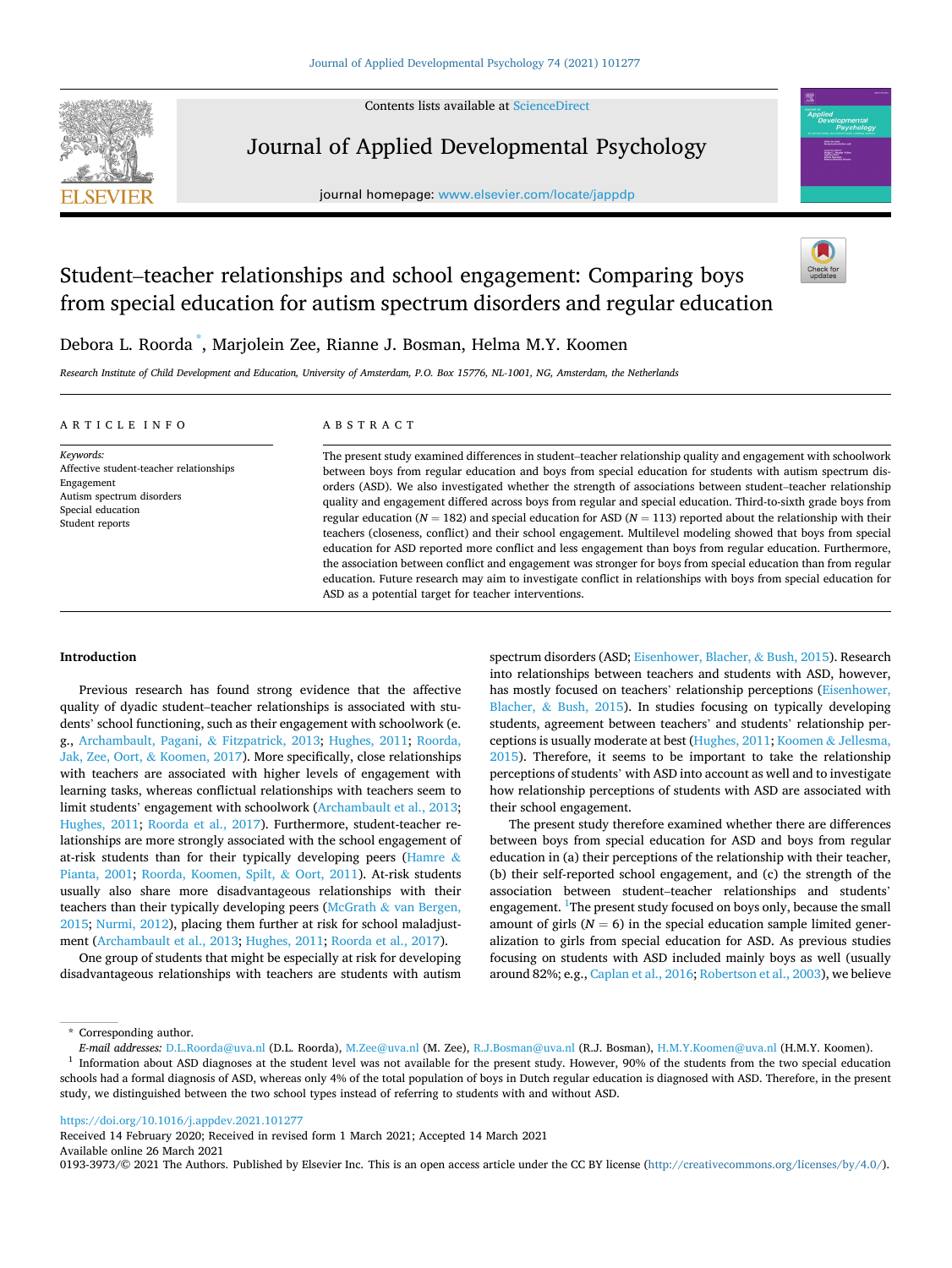that these previous studies could provide adequate input for forming hypotheses for our all boys sample. Furthermore, we focused specifically on students from upper elementary school (grades 3 to 6), as both student–teacher relationship quality and students' engagement tends to decline toward the end of elementary education [\(Jerome et al., 2009](#page-8-0); Pianta & [Stuhlman, 2004;](#page-9-0) [Skinner et al., 2008](#page-9-0)). Moreover, student–teacher relationship quality also seems to be more strongly associated with the school engagement of students in the higher elementary grades compared to younger students [\(Roorda et al., 2011\)](#page-9-0).

#### *Affective relationships between teachers and students with ASD*

Empirical studies on the role of student characteristics, such as ASD, in the quality of student–teacher relationships have been largely motivated by attachment theory and developmental systems theories ([Pianta, 1999; Pianta et al., 2003\)](#page-9-0). These frameworks are based on the notion that student–teacher relationships are complex systems within which students may experience different levels of responsiveness to their basic emotional needs, depending on the degree of closeness and conflict in the relationship [\(Pianta, 1999;](#page-9-0) Verschueren & [Koomen, 2012](#page-9-0)). Generally, relationships high on closeness, which are characterized by warmth, trust, and open communication, are believed to provide students with a secure support system that enables them to explore the classroom environment and seek help when needed. In contrast, if students experience high levels of conflict in the relationship with their teacher, they may feel emotionally insecure and therefore be less inclined to use the teacher as a resource. Conflictual relationships are characterized by high levels of negativity, tension, and hostility [\(Pianta,](#page-9-0)  [1999;](#page-9-0) Verschueren & [Koomen, 2012](#page-9-0)).

Students with ASD may be at risk for developing relationships that are marked by both low levels of closeness and high levels of conflict, due to the problems with social interactions that seem to be inherent to this disorder [\(Caplan et al., 2016;](#page-8-0) [Robertson et al., 2003;](#page-9-0) [Santos, Sar](#page-9-0)dinha, & [Reis, 2016](#page-9-0)). More specifically, students with ASD tend to have deficits regarding social communication and interactions (e.g., understanding social cues and behaviors), could give the impression that they are not interested in interacting with other people, and often communicate in ways that are not appropriate in a given context ([Robertson](#page-9-0)  [et al., 2003](#page-9-0); [Santos et al., 2016\)](#page-9-0). Furthermore, students with ASD tend to display restrictive and repetitive behaviors and interests ([Eisenhower,](#page-8-0)  Bush, & [Blacher, 2015\)](#page-8-0), which may lead to irritation in teachers. Finally, teachers tend to perceive students with ASD more often as displaying behavioral and emotional difficulties and as academically underachieving compared to their typically developing classmates [\(Ash](#page-8-0)[burner, Ziviani,](#page-8-0) & Rodger, 2010; [Caplan et al., 2016\)](#page-8-0), which may place them further at risk for developing disadvantageous relationships with teachers [\(Caplan et al., 2016](#page-8-0); [Nurmi, 2012\)](#page-9-0).

Supporting this assumption, studies based on teacher reports generally found that teachers experienced less closeness and more conflict in their dyadic relationships with students with ASD in regular education compared to typically developing students [\(Longobardi et al.,](#page-8-0)  [2012;](#page-8-0) [Prino, Pasta, Gastaldi,](#page-9-0) & Longobardi, 2014; [Santos et al., 2016\)](#page-9-0). In a study comparing students in non-public special schools for ASD with students in regular education, [Blacher et al. \(2014\)](#page-8-0) also revealed that teachers experienced less closeness and more conflict in relationships with students from special education for ASD than with students from regular education. Moreover, research suggests that teachers experience more disadvantageous relationships (i.e., less closeness, more conflict) with students with ASD compared to students with other special educational needs, such as Down's syndrome [\(Prino et al., 2014\)](#page-9-0) and intellectual disabilities ([Blacher et al., 2014\)](#page-8-0). Based on teachers' relationship perceptions, we would thus assume that boys from special education for ASD are indeed at risk for developing less close and more conflictual relationships with their teachers.

Whether students with ASD themselves also experience less closeness and more conflict in their relationships with teachers remains relatively

unknown. Previous studies, not focusing on ASD, revealed that for boys and girls in regular education agreement in teachers' and students' relationship perceptions was usually only weak to moderate (e.g., [Hughes, 2011](#page-8-0); Koomen & [Jellesma, 2015\)](#page-8-0). This may be due to teachers and students having their own histories with regard to relationships with important others (e.g., their own parents, other teachers/students), which may color their views and interpretations of each other's interactive behaviors ([Pianta et al., 2003](#page-9-0)). Furthermore, student-reported relationship quality has been found to be differently associated with typically developing students' school adjustment than teacher-reported relationship quality (e.g., [Hughes, 2011](#page-8-0); Skinner & [Belmont, 1993\)](#page-9-0). As students from regular upper elementary schools have been found to provide reliable and valid reports about their relationships with teachers (e.g., [Hughes, 2011](#page-8-0); Koomen & [Jellesma, 2015;](#page-8-0) Zee & [Koomen, 2017\)](#page-9-0), it seems important and possible to take the relationship perceptions of students with ASD into account as well.

The study of [Zee, de Bree, Hakvoort, and Koomen \(2020\)](#page-9-0), including boys and girls from third to sixth grade, further supports the notion that students' relationship perceptions may provide a unique view on similarities and differences in relationships between teachers and students with and without ASD. More specifically, [Zee et al. \(2020\)](#page-9-0) found that teachers perceived less closeness and more conflict in their relationships with students with ASD, whereas students with ASD themselves did not report differences in relationship quality compared to typically developing students. As far as we know, this is the only study in elementary school that included relationship perceptions of students with ASD. However, this study was performed in a regular education context, indicating that students with ASD were likely to have sufficient behavioral, adaptive and/or intellectual functioning to enable this general education placement.

#### *Student*–*teacher relationship quality and students' school engagement*

Previous studies with students with ASD have focused on associations between student–teacher relationships and several aspects of their school adjustment, such as social inclusion [\(Robertson et al., 2003](#page-9-0)), loneliness [\(Zeedyk et al., 2016\)](#page-9-0), and externalizing problems [\(Eisen](#page-8-0)hower, Bush, & [Blacher, 2015](#page-8-0)). As far as we know, there are no studies that have focused on the school engagement of students with ASD. As school engagement is an important predictor of students' academic achievement and school dropout (e.g., Finn & [Zimmer, 2012](#page-8-0); [Hughes](#page-8-0)  [et al., 2008\)](#page-8-0), attention for this aspect of the school adjustment of students with ASD seems to be warranted.

School engagement is a broad construct, which has been defined and operationalized in different ways. According to [Skinner et al. \(2009; p.](#page-9-0)  [494\)](#page-9-0) engagement refers to '...the quality of a student's connection or involvement with the endeavor of schooling...'. As such, engagement includes both behavioral aspects (i.e., participation in academics, such as effort, persistence, and concentration) and emotional aspects (i.e., students positive and negative feelings and emotions toward schoolwork, such as enjoyment, satisfaction, boredom, and frustration; [Skinner](#page-9-0)  [et al., 2009](#page-9-0)). In the present study, we followed the approach from the meta-analyses of [Roorda et al. \(2011, 2017\)](#page-9-0) and investigated engagement as an unidimensional construct, including both students' engaged behaviors and emotions. We chose this approach because most empirical studies did not clearly distinguish between different aspects of engagement ([Roorda et al., 2011, 2017\)](#page-9-0) or found comparable associations between student–teacher relationships and both behavioral and emotional engagement (e.g., Zee & [Koomen, 2019](#page-9-0)). Therefore, we did not have enough reason to formulate separate hypotheses for behavioral and emotional engagement, especially not in the context of students with ASD.

For students in regular elementary education, student–teacher relationship quality appears to be associated with students' engagement, with most studies measuring relationship quality from the teachers' perspective (e.g., [Archambault et al., 2013\)](#page-8-0). Some studies also found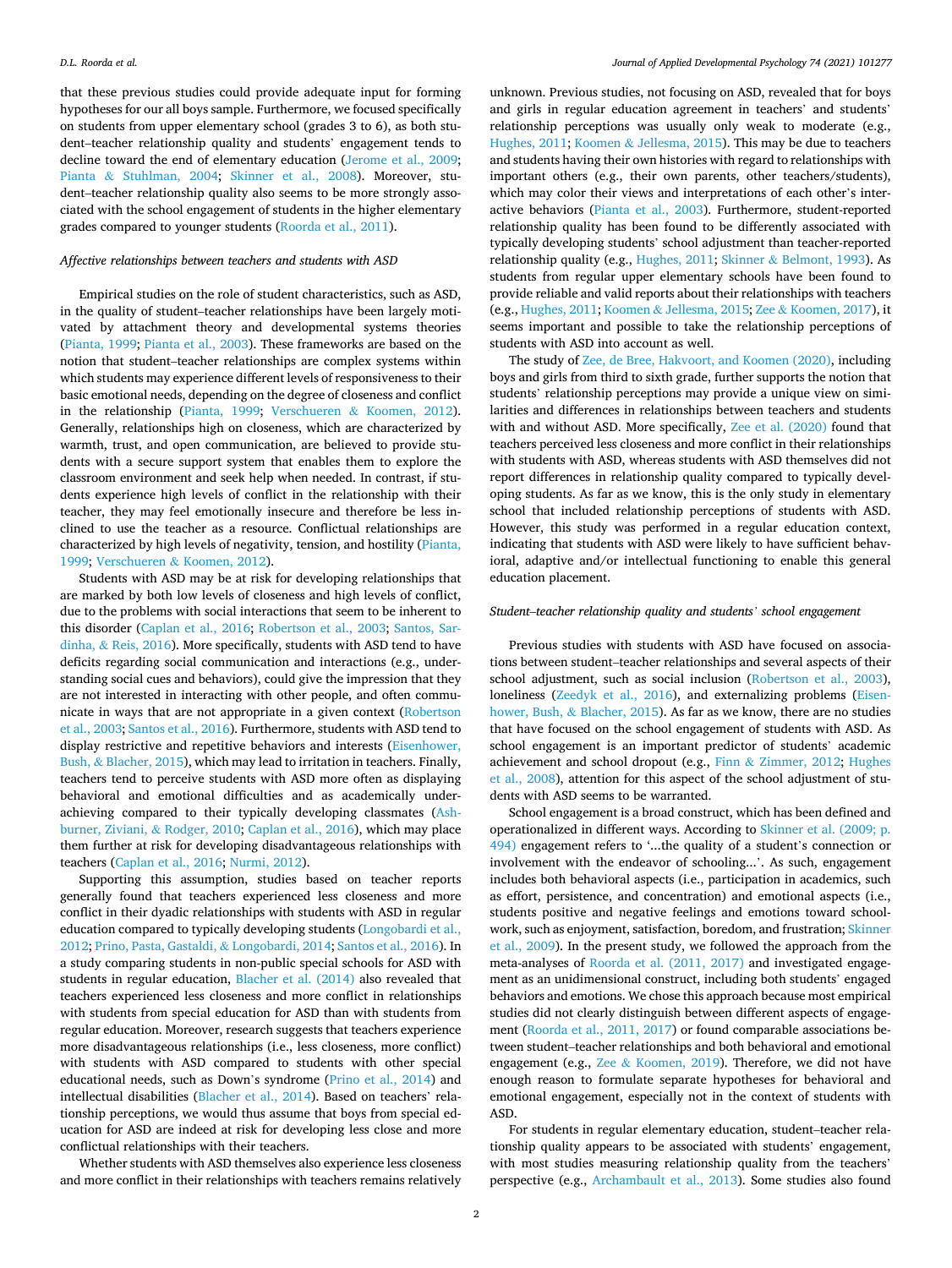evidence that student-reported relationship quality predicts their school engagement (e.g., [Hughes, 2011](#page-8-0); Zee & [Koomen, 2019](#page-9-0)). With respect to differences in engagement levels, the restricted and limited interests of children with ASD ([Eisenhower, Bush,](#page-8-0) & Blacher, 2015) may lead to lower engagement with schoolwork for students with ASD compared to typically developing students. In line with this idea, it has often been assumed that students with ASD are less engaged with schoolwork than typically developing students and students with other kinds of disabilities and, hence, interventions have been developed to stimulate the school engagement of students with ASD [\(Keen, 2009](#page-8-0)).

Previous research suggests that relationships with teachers are more influential for some groups of students than for others (e.g., [Hamre](#page-8-0)  $\&$ [Pianta, 2001](#page-8-0); [Roorda et al., 2011\)](#page-9-0). More specifically, the academic risk hypothesis states that relationships with teachers are more influential for the school adjustment of at-risk students, as they have more to gain or to lose from the relationship with their teacher [\(Hamre](#page-8-0) & Pianta, [2001\)](#page-8-0). High levels of closeness and low levels of conflict would therefore be more beneficial for at-risk students' school adjustment, whereas low levels of closeness and high levels of conflict would hamper them more than typically developing students. Previous research found support for the academic risk hypothesis for other groups of at-risk students (see [Roorda et al., 2011](#page-9-0) for a meta-analytic overview).

### *The present study*

In the present study, we focused on boys from grade 3 to 6, who either attended regular education or special education for students with ASD. We focused especially on boys, as previous studies in regular education frequently found that both boys and teachers experience their mutual relationship as being less close and more conflictual than teachers and girls (Koepke & [Harkins, 2008](#page-8-0); [Koomen et al., 2012](#page-8-0); Koomen & [Jellesma, 2015](#page-8-0); McGrath & [van Bergen, 2015\)](#page-8-0). Furthermore, boys in regular education also tend to be less engaged with schoolwork than girls (e.g., Furrer & [Skinner, 2003](#page-8-0); Ladd & [Burgess, 2001](#page-8-0); [Ver](#page-9-0)kuyten & [Thijs, 2002](#page-9-0)). It still remains unknown, however, whether these gender differences also apply to students with ASD. As girls were underrepresented in the special education sample  $(N = 6)$ , we therefore refrained from drawing conclusions about girls with ASD and focused exclusively on boys.

In the present study, we thus compared boys from regular education and special education for ASD and investigated whether there were differences in (a) boys' perceptions of the quality of their relationship with their teachers, (b) boys' self-reported school engagement, and (c) the strength of associations between student–teacher relationships and school engagement. Based on theory and previous research using teachers' relationship perceptions ([Blacher et al., 2014](#page-8-0); [Longobardi](#page-8-0)  [et al., 2012;](#page-8-0) [Prino et al., 2014](#page-9-0); [Santos et al., 2016](#page-9-0)), we expected that boys from special education for ASD would perceive less closeness and more conflict in their relationships with teachers than boys from regular education (research aim a). Although less well founded in empirical research, we also hypothesized that boys from special education for ASD would report less engagement with schoolwork than boys from regular education (research aim b; [Eisenhower, Blacher,](#page-8-0) & Bush, 2015; [Keen,](#page-8-0)  [2009\)](#page-8-0). Finally, we expected that associations between student-teacher relationship quality and engagement would be stronger for boys from special education for ASD than for boys from regular education (research aim c; Hamre & [Pianta, 2001](#page-8-0); [Roorda et al., 2011\)](#page-9-0).

#### **Methods**

#### *Participants*

situated in the center area of the Netherlands (Utrecht province). In the special education schools, only 10% of the student population was female. Although we did not intend to exclude these girls beforehand, our original sample included an even lower percentage of girls  $(N = 6, 5.0\%)$ and, hence, girls were underrepresented. As boys tend to share less favorable relationships with teachers and tend to be less engaged with schoolwork than girls (e.g., Furrer & [Skinner, 2003\)](#page-8-0), we refrained from drawing conclusions about girls with ASD and included only the boys in our analyses. The comparison group came from 16 classrooms from two regular elementary schools, situated in the same area as the special schools. Originally, the regular education sample included 51.8% girls, however, these girls were not included in the present study to match the special education sample.

The mean age of the students in the total sample was 10.28 years (*SD*   $= 1.23$ ; range  $= 8-13$  years). The boys from special education for ASD were on average 10.64 years old (*SD* = 1.25; range 8–13 years); the boys from regular education had a mean age of 10.06 years (*SD* = 1.17; range = 8–12 years). An independent samples *t*-test indicated that boys from special education for ASD were somewhat older than boys from regular education, *t* (293) = −4.04, *p* < .001. Most boys (80.3% total sample; 84.1% special education for ASD; 78.0% regular education) identified themselves as being ethnic Dutch. Previous studies have also used selfreports of students from third grade and older to determine students' ethnicity (e.g., Zee & [Roorda, 2018](#page-9-0)). Ethnic distribution did not differ across boys from regular and special education,  $\chi^2$  (1) = 2.05, *p* = .173. Information about other sample characteristics (e.g., socio-economic status) was not available.

The boys from special education for ASD reported about their relationship with 11 teachers in total (81.8% female; 18.2% male). The boys from regular education rated their relationship with 16 teachers in total (81.2% female, 18.8% male). The regular education teachers had 7.22 years of teaching experience on average (*SD* = 4.39; range 1–13 years). For special education teachers, information about teaching experience was not available.

#### *The special education setting*

Since the start of inclusive education in 2014, Dutch schools are obligated to keep as many students in regular education as possible and to provide additional help and support for students who need this due to cognitive disabilities and/or behavioral problems [\(Inspectie van het](#page-8-0)  [Onderwijs, 2020](#page-8-0); [Rijksoverheid, 2020a\)](#page-9-0). If students in regular education receive such additional help and support, it is usually for only a couple of hours a week and this additional help and support is usually not provided by the classroom teacher. Only when regular schools are not able to provide enough additional support and help for a specific student, referral to a special education school is considered.

Different from most English-speaking countries, special education schools in the Netherlands are government-founded, segregated schools, that are only visited by students receiving specialized care and education during the entire school day. These special education schools are specialized in offering education and care to a specific group of students, organized in four broad categories: (1) schools for blind or partiallysighted students, (2) schools for deaf or hearing-impaired students and students with language disorders, (3) students with physical and/or intellectual disabilities, and (4) students with psychological disorders and/or behavior problems. The two special schools included in the present sample fall in the fourth category, but are further specialized in education for students with ASD. More specifically, these schools target children with an autism spectrum disorder whose behavioral and/or social-emotional needs are not adequately met by regular education schools. Further admission criteria are: (1) the school can provide a suitable learning environment for the student, (2) the student is able to (learn to) function in a group of maximally 15 students, and (3) the student does not have an intellectual disability as indicated by an IQ of 70 or lower on a standardized intelligence test. After placement, most

Our sample included 295 third-to-sixth grade boys, 113 of whom attended special education for children with ASD and 182 attended regular education. The boys in special education came from 11 classrooms from two special education schools specialized in ASD problems,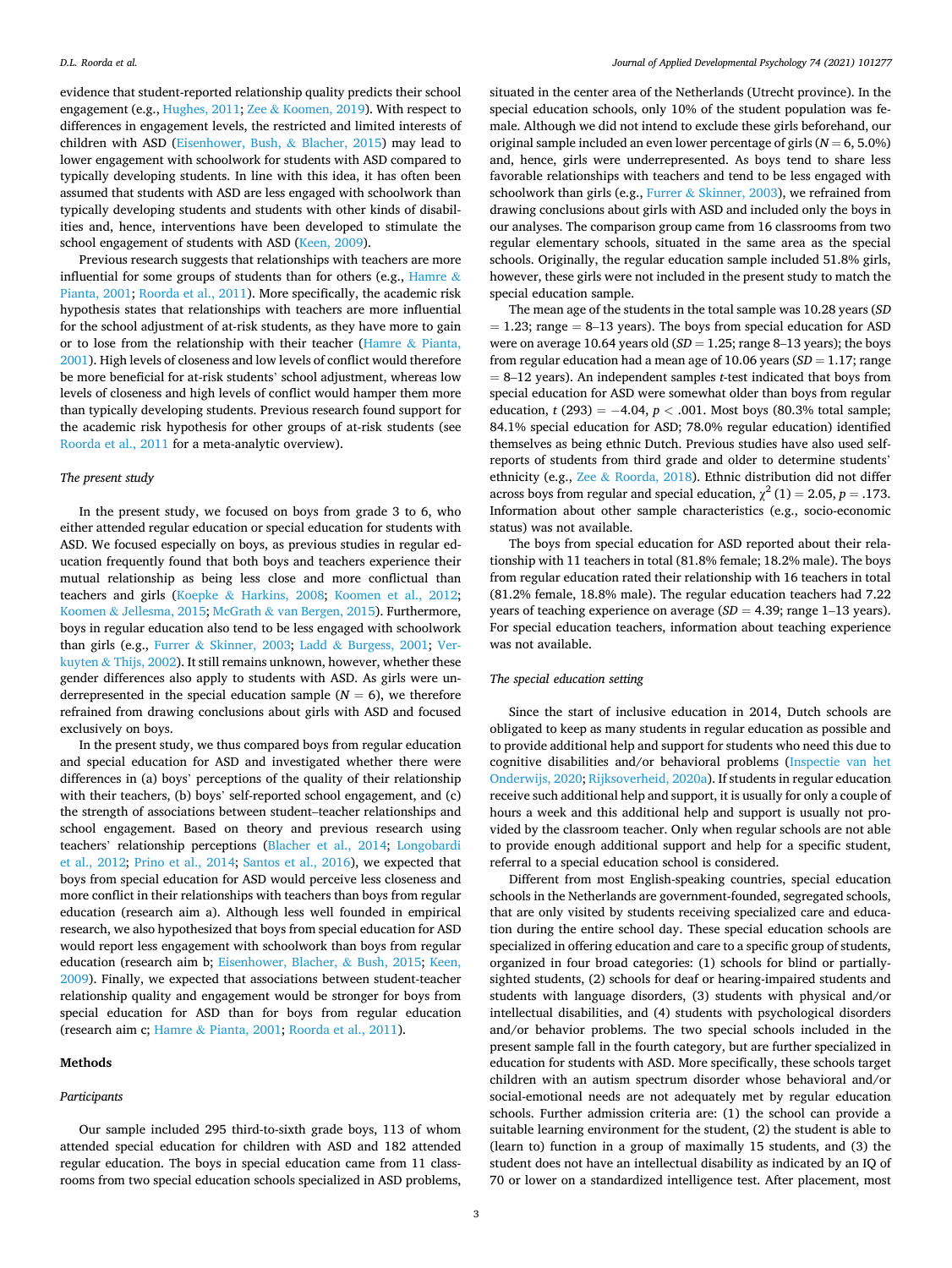students will remain in the same special school during their elementary school career.

Classrooms in the special schools for ASD are smaller than in regular education (maximally 15 students per classroom; average classroom size in regular education is 24 students but can easily be around 30 students; [Rijksoverheid, 2020b\)](#page-9-0), allowing for more time and attention to individual students. Furthermore, during instruction it is taken into account that a majority of students have difficulties with information processing and planning. Compared to regular education, more time and attention is paid to students' social-emotional development. A secure learning environment, predictability, structure, and clarity are important elements in the pedagogical approach of the two special schools. The physical environment is adapted to students with ASD (e.g., time-out rooms are available). All teachers in the special education schools have obtained the basic teaching qualification that is required for elementary school teachers (bachelor-level) and some teachers also obtained a master-level degree in special educational needs (SEN). Teachers receive additional, annual training, including study days about competence-oriented teaching and explicit direct instruction (instructional methods used in the school). Teachers also acquire knowledge and skills especially relevant for teaching this specific student population, such as extended knowledge about ASDs, the special educational and pedagogical needs of students with ASD (e.g., strong need for clarity and predictability, help with developing social skills), and how these needs can be supported.

Since the start of inclusive education, decisions about placement in special education are primarily made based on the optimal match between a student's educational and pedagogical needs and the learning environment, which means that formal diagnoses are no longer required. In the present study, we did not diagnose individual students either. Therefore, information about diagnoses for the specific boys included in our sample was not available. At the school level, however, it is known that 90% of the student population of the two special schools has a formal diagnosis of ASD, as determined by a psychiatrist or certified psychologist affiliated with the schools or an institution for mental health care. The other 10% of the students also displayed ASD symptoms. Some boys in regular education may have had some form of ASD as well but information about ASD diagnoses was not available for the present sample. However, as only 4% of Dutch boys under 12 years old is diagnosed with ASD [\(CBS, 2014](#page-8-0)) and these boys are partly referred to special education, this most likely did not have much impact on our results.

With regard to comorbid disorders, 39% of the students from the special schools tends to have a comorbid disorder, among which attention deficit hyperactivity disorder (ADHD) is most common. Still, students for whom externalizing disorders are more pronounced than their ASD-related problems are usually placed in special schools targeting students with externalizing problem behaviors specifically (e.g., students with oppositional defiant disorder are not present in the special schools for ASD). Boys from special education (*M* = 2.78, *SD* = 0.89) and regular education ( $M = 2.70$ ,  $SD = 0.89$ ) also did not differ in selfreported hyperactivity-inattention,  $t$  (293) =  $-0.80$ ,  $p = .424$ . As students with an IQ of 70 or lower are usually referred to category 3 special schools, both boys from special and regular education are assumed to have a total IQ that is at least higher than 70. At the school level, 11% of the students of the special education schools for ASD tend to have a below average IQ (TIQ between 70 and 85) compared to approximately 4% in the entire population of regular education students in the Netherlands ([Woittiez, Eggink,](#page-9-0) & Ras, 2019). Although no IQ scores were available for the present sample, these numbers indicate that boys from regular and special education are not considered to differ much in their TIQ.

#### *Procedure*

Approval for the data collection was obtained from the Ethical

Committee of the University of (blinded for review; file number: 2016- CDE-7243). The data were collected by master-level students (clinical child development master), who received instructions to ensure that data collection occurred in a systematic way. Students' parents received an information letter explaining the nature and aims of the study and were given the opportunity to object to their child's participation (passive informed consent). The information letters were sent to the parents of all students in the 27 classrooms (including the parents of girls) through e-mail. Approximately 348 parents received an information letter (202 parents from regular education; 146 parents from special education for ASD). Participation rate was 77% for special education for ASD and 90% for regular education. Non-participation was mainly due to absence at the time of data collection. Most of these absences were caused by illness or other reasons that prevented students from coming to school (both samples). In the special education sample, some students (exact numbers not known) were at school but not present in the classroom during data collection (e.g., because of individual training or instruction, a time-out). In a few cases (not more than ten students per school type), students were present but did not complete the questionnaire because parents objected against their child's participation.

Data collection took place during planned school visits, in the school years 2016–2017 (regular education) and 2017–2018 (special education). The questionnaires were completed in the classroom and teachers were not present during data collection. Students filled out questionnaires about their demographic characteristics, the relationship with their teacher, their engagement with schoolwork, and some other questions that were beyond the scope of the present study. Before starting the completion of the questionnaires, the master-level students provided a short instruction for all students who were present. During this instruction, it was explained that students' answers were confidential and that they would not be shared with the teacher, that there were no good or wrong answers, and that we were interested in their opinion only. These precautions were taken to ensure that students would feel secure enough to fill out the questionnaires in an honest way. To ensure that students were able to complete the questionnaires, we asked the teachers to indicate whether they believed that all students in their classroom would be able to fill out the questionnaires independently. All students from regular education (also the third-graders) were able to complete the questionnaires by themselves. For some students in special education (less than 10 students), the questions were read aloud by the master-level students. All other students in special education filled out the questionnaires independently. The master-level students were available to answer any questions that students might have about the meaning of the items. The total questionnaire took on average 30 min to complete. Students did not receive a reward for their participation.

### *Measures*

#### *Student*–*teacher relationship quality*

Boys reported about the quality of their affective relationship with their teacher on the Closeness and Conflict subscales of the Student Perception of Affective Relationship with Teacher Scale (SPARTS; Koomen & [Jellesma, 2015\)](#page-8-0). Closeness (8 items) reflects students' positive feelings toward the teacher, the degree of openness in the relationship, and students' reliance on the teacher in times of stress (e.g., 'I tell my teacher things that are important to me', 'My teacher understands me'). Conflict (10 items) measures the degree of anger, distrust, and negative exchanges in the relationship (e.g., 'I easily have quarrels with my teacher', 'My teacher treats me unfairly'). Boys rated each item on a 5-point Likert-type scale, varying from 1 (*no, that is not true*) to 5 (*yes, that is true*).

Previous studies indicated that the SPARTS can adequately be used to measure relationship perceptions of students from third to sixth grade ([Chen et al., 2019; Jellesma et al., 2015;](#page-8-0) [Zee et al., 2020;](#page-9-0) Zee & [de Bree,](#page-9-0)  [2017\)](#page-9-0). More specifically, satisfactory internal consistencies were found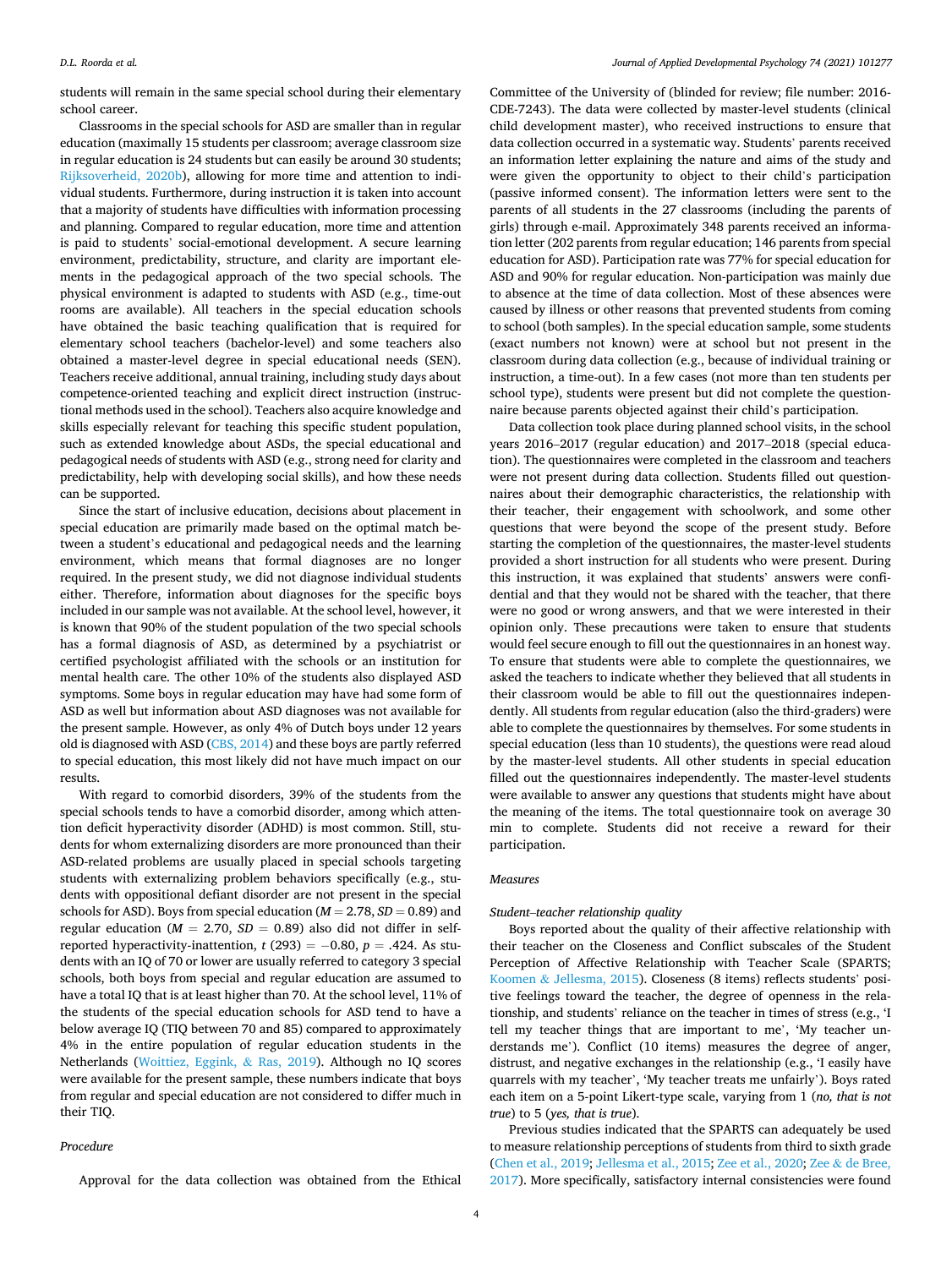for the SPARTS (Cronbach's alphas ranging from 0.74 to 0.87 for Closeness and from 0.79 to 0.89 for Conflict; [Chen et al., 2019](#page-8-0); [Jellesma](#page-8-0)  [et al., 2015](#page-8-0); Koomen & [Jellesma, 2015;](#page-8-0) [Zee et al., 2020\)](#page-9-0) as well as satisfactory six-month stability ( $r = 0.61$  for Closeness,  $r = 0.45$  for Conflict; [de Jong et al., 2018\)](#page-8-0). Furthermore, previous research found support for the factorial structure of the SPARTS ([Jellesma et al., 2015](#page-8-0); Koomen & [Jellesma, 2015](#page-8-0); Zee & [Koomen, 2017](#page-9-0)). Further support for the construct validity of the Closeness and Conflict subscales of the SPARTS has been found by significant associations with teacher and peer ratings of relationship quality as well as students' hyperactive, internalizing, and prosocial behaviors and task orientation [\(Chen et al., 2019](#page-8-0); [Jellesma et al., 2015;](#page-8-0) [Zee et al., 2020](#page-9-0); Koomen & [Jellesma, 2015\)](#page-8-0). The SPARTS has also been used to measure the relationship perceptions of students with ASD in regular education [\(Zee et al., 2020](#page-9-0)).

To further determine whether the SPARTS could be adequately used with boys with ASD in special education, we evaluated measurement invariance across boys from regular and special education. We found support for strong measurement invariance, with sufficient fit ( $\chi^2$  (290)  $= 419.532$ , CFI = 0.907, RMSEA = 0.055, SRMR = 0.079), indicating that the Closeness and Conflict subscales of the SPARTS can be used to make meaningful comparisons between boys from special and regular education. Cronbach's alphas were 0.81 and 0.84 for Closeness and 0.81 and 0.79 for Conflict, for respectively the regular education sample and the special education for ASD sample. Considering the high internal consistencies for special education as well as the found measurement invariance, we believe that the SPARTS can adequately be used to measure relationship perceptions of boys in special education for ASD in this age range.

#### *Engagement with schoolwork*

Boys rated their engagement with schoolwork on a shortened, Dutch version of the Engagement versus Disaffection with Learning Scale (EvDLS; original version [Skinner et al., 2008;](#page-9-0) Dutch translation [Zee](#page-9-0) & [Koomen, 2019\)](#page-9-0). The Engagement scale includes 12 items and measures both students' engaged behaviors (e.g., the degree to which they do their best and pay attention) and feelings and emotions (e.g., the degree to which they like school and enjoy learning new things at school) toward their schoolwork. As such, Engagement in the present study can be considered a unidimensional construct. Example items of Engagement are: 'I try hard to do well at school', 'When I'm in class, I just act like I'm working' (reverse coded), 'I enjoy learning new things at school', and 'When we work on something in class, I feel bored' (reverse coded). Boys rated these items on the same 5-point Likert scale as used for the SPARTS.

Previous studies indicated that the EvDLS can adequately be used by upper elementary students (i.e., third-to-sixth graders), with internal consistencies ranging from 0.65 to 0.86 and three-to-six month stability coefficients varying from  $r = 0.57$  to 0.67 ([Skinner et al., 2008](#page-9-0); Skinner [et al., 2009](#page-9-0); Zee & [Koomen, 2019](#page-9-0)). Furthermore, ample support was found for the construct validity of the EvDLS, as indicated by significant associations with teacher-rated student engagement as well as associations with theoretically related constructs, such as strategy and capacity beliefs, goal orientations, academic achievement, and peer-rated and self-rated interpersonal relationship quality (Furrer & [Skinner, 2003](#page-8-0); [Skinner et al., 2009](#page-9-0); Zee & [Koomen, 2019](#page-9-0)). The EvDLS has not yet been used with students with ASD, but previous studies supported the use of this questionnaire in other at-risk samples (e.g., students with poor literacy skills, students from low-income families; [Garrett-Peters et al.,](#page-8-0)  [2019;](#page-8-0) Glaman & [Chen, 2018\)](#page-8-0). Cronbach's alphas in the present study were 0.75 for regular education and 0.79 for special education for ASD. We also found support for partial strong measurement invariance across the special and regular education samples, with only two items having variant intercepts,  $\chi^2$  (122) = 166.742, CFI = 0.921, RMSEA = 0.050, SRMR = 0.091. Partial strong invariance is considered to be sufficient to make further group comparisons ([Byrne, Shavelson,](#page-8-0) & Muthén, 1989; [Little, 2013\)](#page-8-0).

## *Analyses*

Data were analyzed in SPSS Statistics version 25. One boy was deleted from the analyses because he did not fill out the items about engagement (originally, there were 183 boys in the regular education sample). For all other boys, the data were complete. All variables were normally distributed, as indicated by skewness and kurtosis scores below 1.30. As students were nested within classrooms, we used hierarchical linear modeling with two levels (i.e., student level and classroom level) to analyze the data. First, to examine whether there were differences in relationship quality and engagement between boys from regular and special education, School Type  $(0 =$  regular education,  $1 =$ special education for ASD) was included as independent variable. Separate models were built for Closeness, Conflict, and Engagement. Second, we investigated whether the strength of associations between student–teacher relationships and school engagement differed across boys from regular and special education. In this model, Engagement was treated as the outcome variable. The two relationship dimensions (Closeness, Conflict), School Type, and the interaction effects between Closeness and School Type and between Conflict and School Type were included as independent variables. As boys from special education were significantly older than boys from regular education, Age (in years) was included as a covariate in all analyses. To ease interpretation of results, all continuous variables were standardized at the student level (*z*scores).

## **Results**

Descriptive statistics and Pearson's correlations between study variables can be found in [Table 1.](#page-6-0) Closeness was positively associated with Engagement, whereas Conflict was negatively correlated with Engagement, both for boys from special education for ASD and regular education.

#### *Differences in relationship quality and school engagement*

With regard to differences in relationship quality and school engagement, School Type appeared to be significantly associated with Conflict (*b* = 0.30, *SE* = 0.14, *p* = .045) and Engagement (*b* = − 0.52, *SE*  = 0.13, *p <* .001). Boys from special education for ASD reported *more*  conflict in the relationship with their teachers and *less* engagement with schoolwork than boys from regular education (see [Table 1](#page-6-0)). School Type was not significantly associated with Closeness ( $b = -0.08$ ,  $SE = 0.15$ , *p* = .585), indicating that there were no differences between boys from special and regular education in the degree of closeness experienced in the relationship with their teachers.

## *Differences in associations between student*–*teacher relationships and school engagement*

In [Table 2,](#page-6-0) the multilevel associations between student–teacher relationship quality and school engagement can be found. Closeness was positively associated with Engagement, whereas Conflict was negatively associated with Engagement (see [Table 2\)](#page-6-0). A significant interaction effect of Conflict and School Type on Engagement was also found. As can be seen in [Fig. 1](#page-6-0), the negative association between Conflict and Engagement was stronger for boys from special education for ASD than for boys from regular education.

#### **Discussion**

The present study examined whether boys from special education for ASD shared less favorable affective relationships with their teachers and whether these boys were less engaged with their schoolwork than boys from regular education. Furthermore, we investigated whether relationships with teachers were more strongly associated with these boys'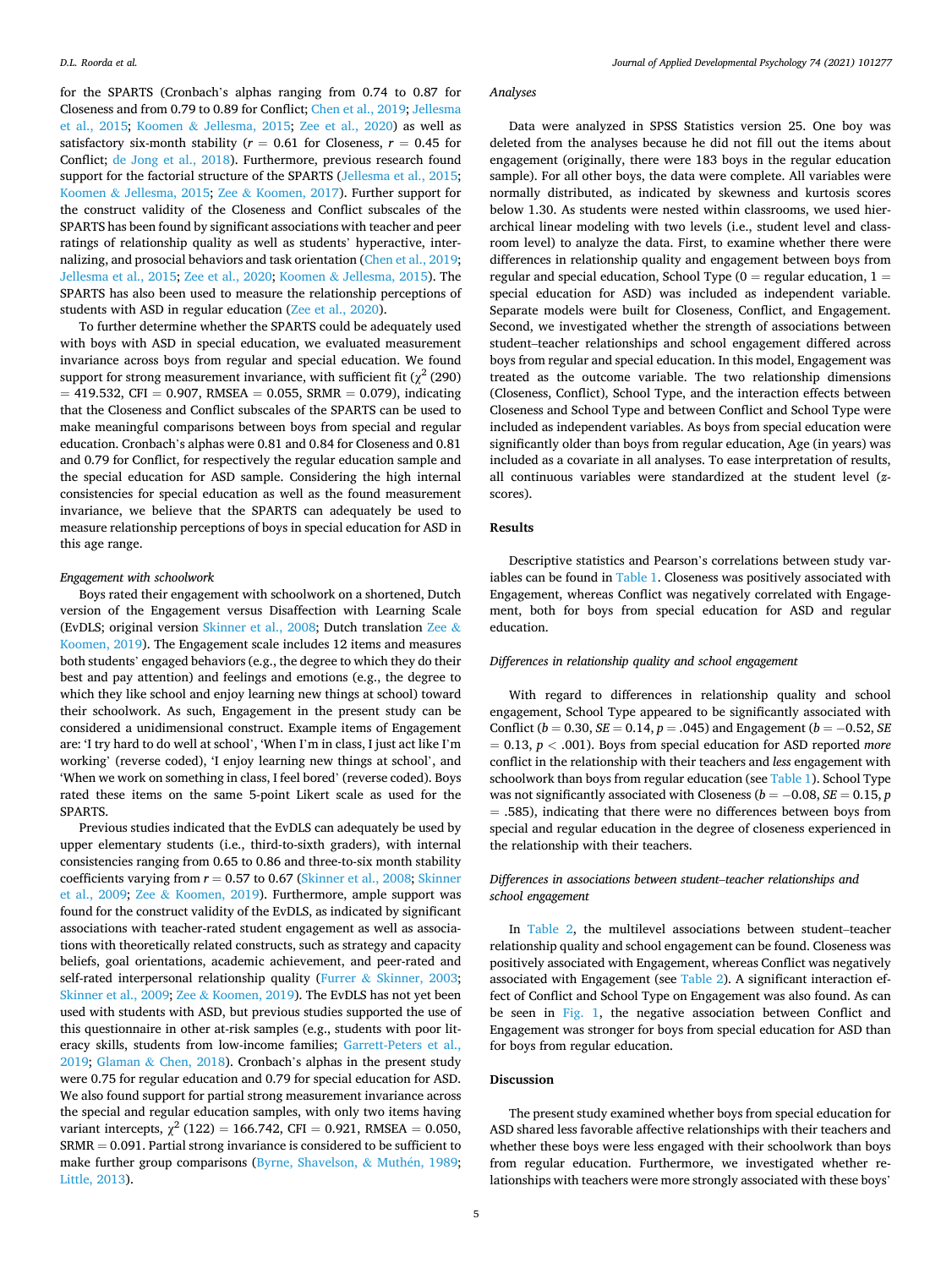#### <span id="page-6-0"></span>**Table 1**

|               |                          | ٠.               | J.                              | M(SD)            | Range                    |
|---------------|--------------------------|------------------|---------------------------------|------------------|--------------------------|
| 1. Closeness  | $\overline{\phantom{a}}$ | $-0.52**$        | $0.48**$                        | 3.48(0.76)       | 1.50-5.00                |
| 2. Conflict   | $-0.44**$                | $\hspace{0.5cm}$ | $-0.49**$                       | 1.66(0.61)       | $1.00 - 3.80$            |
| 3. Engagement | $0.34**$                 | $-0.56**$        | $\hspace{0.1mm}-\hspace{0.1mm}$ | 4.02(0.51)       | 2.58-4.92                |
| M(SD)         | 3.44(0.85)               | 1.83(0.63)       | 3.74(0.64)                      | $\hspace{0.5cm}$ | $\hspace{0.05cm}$        |
| Range         | 1.25-5.00                | 1.00–4.20        | 1.67-4.92                       | $\sim$           | $\overline{\phantom{a}}$ |

Means (Standard Deviations), range, and Pearson's correlations between student-teacher relationship quality and school engagement for boys from regular education and boys from special education for autism spectrum disorders*.* 

*Note. \*\* p <* .01. Descriptives and correlations for boys from regular education are above the diagonal; descriptives and correlations for students from special education for ASD are below the diagonal. Means (and standard deviations) and ranges in bold differ significantly (*p*s *<* 0.05) between boys from special education for ASD and regular education.

#### **Table 2**

Associations between student-teacher relationship quality and boys' school engagement and moderation by school type.

|                                                                               | Engagement $b(SE)$ |  |  |  |
|-------------------------------------------------------------------------------|--------------------|--|--|--|
| Independent variables at the student level                                    |                    |  |  |  |
| Age                                                                           | 0.02(0.05)         |  |  |  |
| Closeness                                                                     | $0.31(0.08)$ **    |  |  |  |
| Conflict                                                                      | $-0.32(0.08)$ **   |  |  |  |
| Independent variable at the classroom level                                   |                    |  |  |  |
| School type                                                                   | $-0.36(0.11)$ **   |  |  |  |
| Interactions between independent variables at the student and classroom level |                    |  |  |  |
| Closeness x School Type                                                       | $-0.18(0.12)$      |  |  |  |
| Conflict x School Type                                                        | $-0.27(0.12)$ *    |  |  |  |
| Variance                                                                      |                    |  |  |  |
| Students                                                                      | 0.65               |  |  |  |
| Classrooms                                                                    | 0.01               |  |  |  |

*Note.*  $*p < .05$ *,*  $** p < .01$ . For School Type, 0 = boys from regular education, 1 = boys from special education for autism spectrum disorders.

school engagement than with the engagement of boys in regular education. Different from most previous studies with students' with ASD (e. g., [Blacher et al., 2014;](#page-8-0) [Santos et al., 2016](#page-9-0)), we focused on students' relationship perceptions rather than on those of their teachers. Although more research is needed on this relatively understudied group of students, our results seem to provide support for the following conclusions.

First, as expected [\(Blacher et al., 2014](#page-8-0); [Longobardi et al., 2012;](#page-8-0) [Prino](#page-9-0)  [et al., 2014;](#page-9-0) [Santos et al., 2016](#page-9-0)), boys from special education for ASD experienced more conflict in their relationship with teachers than boys from regular education. Thus, both teachers [\(Blacher et al., 2014\)](#page-8-0) and boys from special education for ASD themselves, seem to experience more conflict in their mutual relationship than teachers and students from regular education. Apparently, the training and guidance in dealing with students with ASD that the teachers in those special schools received, is not enough to prevent the development of conflict in the relationships with these boys. Likewise, some previous studies ([Brown](#page-8-0)  $\&$ [McIntosh, 2012](#page-8-0); [Caplan et al., 2016\)](#page-8-0) found that simply receiving a general training about ASD did not change student–teacher relationship quality. These higher levels of conflict are problematic, as we also found that student–teacher conflict was more strongly associated with the school engagement of boys in special education for ASD than for boys from regular education (Hamre & [Pianta, 2001](#page-8-0); [Roorda et al., 2011](#page-9-0)). This finding is in line with the academic risk hypothesis ([Hamre](#page-8-0)  $\&$ [Pianta, 2001](#page-8-0)), suggesting that boys from special education for ASD also form an at-risk group, who are more hampered by higher levels of conflict in the relationship with their teachers than boys from regular education. Therefore, interventions aimed at diminishing the degree of conflict in student–teacher relationships in special education for ASD seem to be needed. As far as we know, however, interventions targeting conflict in relationships between teachers and students with ASD are not yet available. Therefore, interventions targeting teachers' relationships with students with externalizing problems (e.g., [Spilt et al., 2012](#page-9-0)) may be adapted to improve relationships with students with ASD as well.

Second, in contrast to our hypothesis ([Blacher et al., 2014](#page-8-0); [Longo](#page-8-0)[bardi et al., 2012](#page-8-0); [Prino et al., 2014;](#page-9-0) [Santos et al., 2016](#page-9-0)), boys from special education for ASD did not experience less closeness in the



Fig. 1. Interaction effect of Conflict and School Type (regular = boys from regular education, ASD = boys from special education for autism spectrum disorders) on Engagement.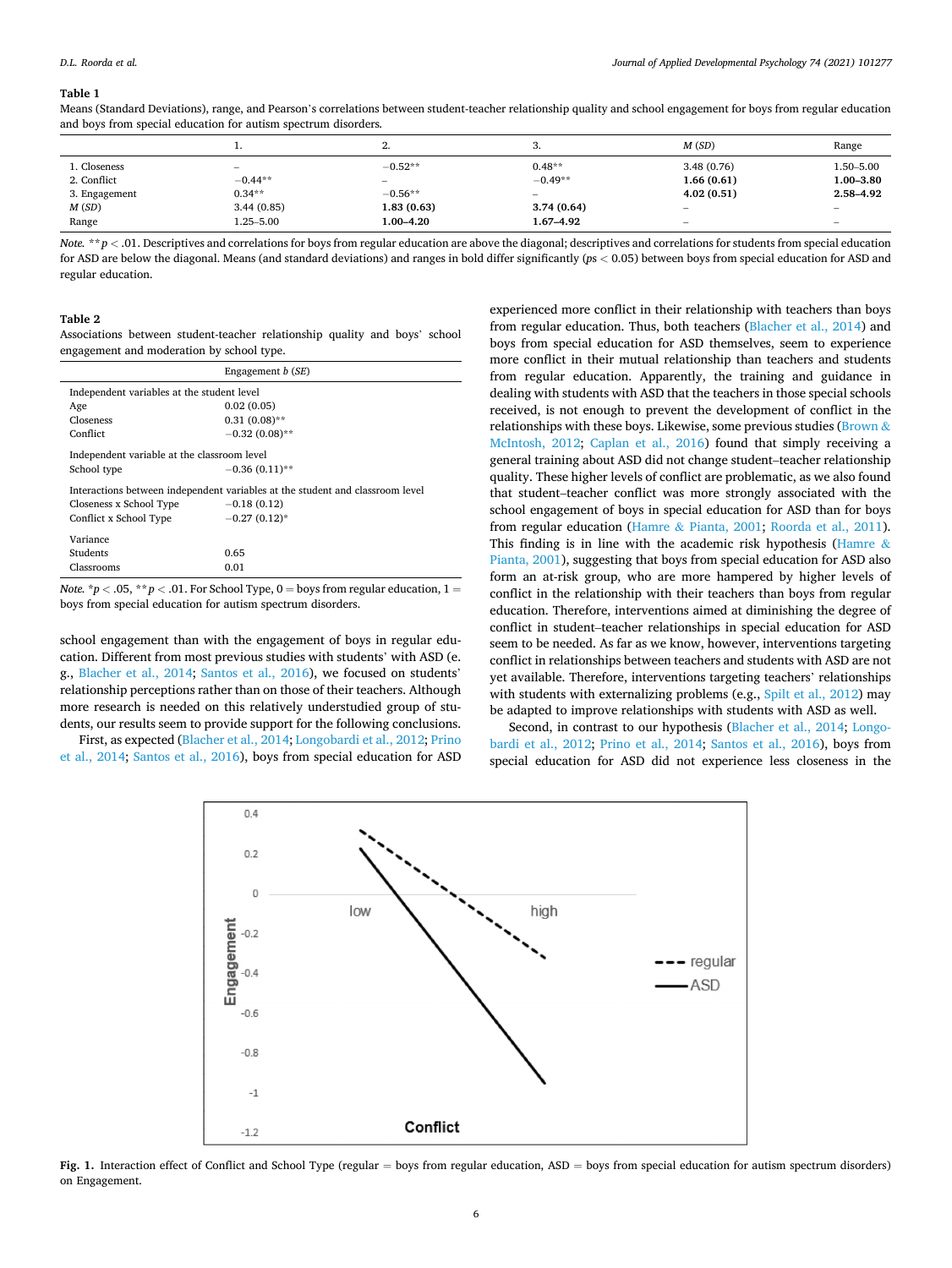relationship with their teachers than boys from regular education. [Zee](#page-9-0)  [et al. \(2020\)](#page-9-0) also found that students with ASD did not perceive less closeness in their relationships with teachers than typically developing students, whereas teachers did experience such differences. The study of [Zee et al. \(2020\)](#page-9-0) focused on students with ASD in regular education, whereas the present study concentrated on boys with ASD in special education. This finding indicates that students with ASD do not experience struggles with forming a warm and close relationship with their teachers, regardless of whether their symptoms were severe enough to warrant referral to special education. Probably, only teachers experience lower levels of closeness, because students' with ASD tend to have problems with social communication and interactions [\(Robertson et al.,](#page-9-0)  [2003;](#page-9-0) [Santos et al., 2016](#page-9-0)). These problems could make students with ASD less attentive to the more subtle manifestations of the closeness dimension, whereas they are able to perceive the more pronounced negative behaviors and interactions of the conflict dimension (cf., [Hughes, 2011;](#page-8-0) Koomen & [Jellesma, 2015\)](#page-8-0). More studies including student reports are needed to find out whether this is indeed the case.

In contrast to the academic risk hypothesis (Hamre & [Pianta, 2001](#page-8-0); [Roorda et al., 2011](#page-9-0)), associations between closeness and students' engagement were just as strong in special education for ASD as in regular education. Thus, both boys from special education for ASD and boys from regular education seem to profit equally from a close relationship with their teacher as a stimulator of their engagement with schoolwork. As such, closeness could be considered a protective factor, both for boys in regular education and boys in special education for ASD. Teachers in special and regular education could use this knowledge by actively investing in developing close relationships with boys in order to promote boys' engagement with schoolwork and, hence, their academic achievement (cf., [Roorda et al., 2017\)](#page-9-0). School practitioners could provide relationship-focused interventions when teachers are having trouble to develop close relationships with individual students (see [Spilt](#page-9-0)  [et al., 2012\)](#page-9-0).

Third, as expected ([Eisenhower, Blacher,](#page-8-0) & Bush, 2015; [Keen, 2009](#page-8-0)), boys from special education for ASD reported less engagement with schoolwork than boys from regular education. A possible explanation is that the adapted school environment of special education was still not sufficiently aligned with boys' specific educational and pedagogical needs or not supportive enough (cf., DePape & [Lindsay, 2016](#page-8-0)) to elicit similar levels of interest and engagement in boys from special education for ASD as for boys from regular education. Furthermore, students with ASD tend to have very specific and limited focuses of interest [\(Eisen](#page-8-0)[hower, Blacher,](#page-8-0) & Bush, 2015) and, hence, may not be interested in large parts of the topics that are dealt with at school [\(Keen, 2009](#page-8-0)). For instance, special schools spend more time than regular schools on lessons focusing on the development of social and emotional skills and special education teachers most likely also have to spend more time on behavior regulation and the support of behavioral and emotional needs than in regular education. Therefore, less time can be devoted to academic instruction and academic learning activities, which could have made lessons less academically challenging for students. This may have resulted in more boredom and less motivation to pay attention to and put effort in lessons in boys from special education for ASD.

Finally, part of the boys from special education for ASD had comorbid disorders (e.g., ADHD), which may further have limited their abilities to effectively focus on and become engaged with their schoolwork. It is important that special education teachers and other school practitioners become aware of these lower levels of engagement in their schools. Teachers can then strive to make the lessons as tailored to students' specific foci of interest as is possible within the required curriculum and to offer them choices in which assignments they make (cf., DePape & [Lindsay, 2016\)](#page-8-0). Our own findings suggest that teachers in special education can also stimulate the engagement of their students with ASD by striving to develop close and conflict-free relationships with their students. Longitudinal studies are needed, however, to find out whether these effects also remain to exist over time.

#### *Limitations*

Some limitations of the present study need to be taken into account when interpreting the results. First, students reported both about the quality of the student–teacher relationship and about their engagement with schoolwork, which may have led to an overestimation of associations due to same-informant bias (cf., [Roorda et al., 2011](#page-9-0)). Furthermore, as students with ASD tend to have difficulties with social communication and interactions [\(Robertson et al., 2003](#page-9-0); [Santos et al., 2016](#page-9-0)), this may have influenced the ability of boys from special education for ASD to adequately report about their relationship with their teacher. Nevertheless, Cronbach's alphas were comparable to those for regular education, (partial) strong measurement invariance was supported, and differences in conflict were found. It thus seems that reports of students with ASD may still provide valuable insights into the student–teacher relationship quality. Still, future studies are advised to include both student and teacher reports of relationship quality and/or students' engagement to prevent same-informant bias and to investigate whether teachers have similar experiences as their students.

Second, the present study used a cross-sectional design, which prevents us to draw conclusions about the direction of influences. In the present study, we considered student–teacher relationship quality as independent variable and students' school engagement as dependent variable. This decision was based on both theoretical assumptions ([Pianta, 1999;](#page-9-0) Verschueren & [Koomen, 2012\)](#page-9-0) and previous cross-lagged studies in regular education, which revealed that student-teacher relationships predicted students' engagement but not the other way around [\(Archambault et al., 2013;](#page-8-0) [Engels et al., 2016\)](#page-8-0). Still, there are also studies reporting that students' engagement affects the quality of student-teacher relationships as well [\(Hughes et al., 2008;](#page-8-0) [Skinner](#page-9-0) & [Belmont, 1993](#page-9-0)). Therefore, cross-lagged studies, in which student–teacher relationships and engagement are measured at different occasions, are needed. These studies could then provide more insight in whether it is mostly the student-teacher relationship that influences the school engagement of students with ASD or the other way around. Perhaps an even more likely scenario is that student–teacher relationships and engagement impact and strengthen each other over time, with high levels of conflict leading to lower student engagement, which in turn leads to even more student-teacher conflict (cf., [Hughes et al.,](#page-8-0)  [2008\)](#page-8-0).

Third, the present study compared students from special education for ASD with students from regular education. It is therefore not possible to disentangle the effects of the different educational settings and students' ASD status. Future studies including students with ASD in both regular and special education may help to unravel these two factors.

Fourth, our sample included only boys, as there were just a few girls in the two special education schools. Girls in regular education tend to share more close and less conflictual relationships with teachers than boys (e.g., Koepke & [Harkins, 2008; Koomen et al., 2012\)](#page-8-0) and also tend to be more engaged with schoolwork than boys (e.g., Furrer & Skinner, [2003;](#page-8-0) Ladd & [Burgess, 2001](#page-8-0); Verkuyten & [Thijs, 2002\)](#page-9-0). It has not yet been examined whether girls with ASD also share more advantageous relationships with teachers and display higher engagement than boys with ASD, probably because most previous studies included only a small amount of girls with ASD (usually around 18%; e.g., [Longobardi et al.,](#page-8-0)  [2012;](#page-8-0) [Robertson et al., 2003](#page-9-0)). Future research could strive to include a larger number of girls with ASD to see whether our findings also generalize to female students with ASD.

Fifth, the present study focused on boys from upper elementary school (grade 3 to 6). In addition, only students with an IQ higher than 70 were included. For the students that were included in the present sample (TIQ *>* 70), the IQ scores per student were not known. Furthermore, information about ASD diagnoses at the student level were not available, nor did we have information about possible comorbid disorders (e.g., ADHD, ODD). Studies including both older and younger students, and students with an IQ lower than 70 are needed to find out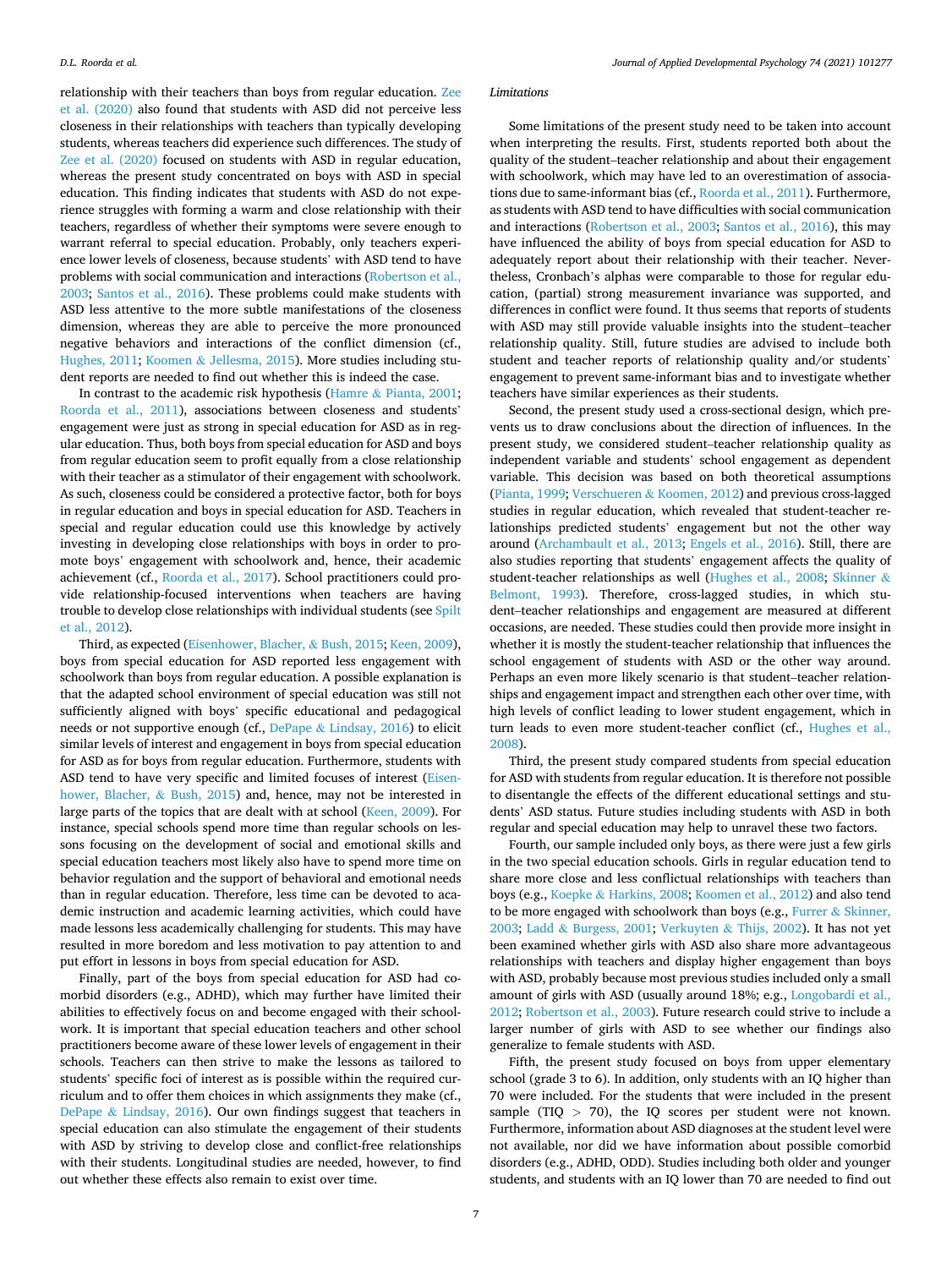<span id="page-8-0"></span>whether our findings would generalize to students from other age categories and students with ASD with accompanying cognitive disabilities. These studies would also do well to include information about ASD diagnoses, IQ, and comorbid disorders at the student level, to be able to investigate how comorbid disorders and intellectual disabilities may influence differences between students with and without a formal diagnosis of ASD.

### **Conclusion**

Our study was one of the first to measure affective, dyadic student–teacher relationships from the perspective of boys from special education for ASD and the first to focus on engagement as aspect of the school functioning of boys from special education for ASD. Our results suggest that boys from special education for ASD, just as teachers (Blacher et al., 2014), experience more conflict in their mutual relationship than boys from regular education. In contrast with teachers' relationship perceptions (Blacher et al., 2014), however, no differences in student–teacher closeness were found. As student-teacher conflict also seems to be more strongly associated with the school engagement of boys from special education for ASD than for boys from regular education, interventions targeting the degree of conflict in the relationship between teachers and students with ASD are advisable [\(Spilt et al.,](#page-9-0)  [2012\)](#page-9-0). Furthermore, boys from special education for ASD appeared to be less engaged with schoolwork than boys from regular education. Our results suggest that investing in close and conflict-free relationships with students with ASD may be a promising avenue for special education teachers to promote their students' school engagement. More research focusing on this relatively understudied group of students is needed to find out whether the present findings also generalize to girls with ASD and students with ASD in regular education, and whether the found associations hold over time.

## **Funding**

This work was supported by a grant from the Dutch organization ABBAS Fund for development of tests and questionnaires rewarded to Helma Koomen.

#### **Declaration of Competing Interest**

None.

## **References**

- Archambault, I., Pagani, L. S., & Fitzpatrick, C. (2013). Transactional associations between classroom engagement and relations with teachers from first through fourth grade. *Learning and Instruction, 23*, 1–9. [https://doi.org/10.1016/j.](https://doi.org/10.1016/j.learninstruc.2012.09.003)  [learninstruc.2012.09.003](https://doi.org/10.1016/j.learninstruc.2012.09.003)
- Ashburner, J., Ziviani, J., & Rodger, S. (2010). Surviving in the mainstream: Capacity of children with autism spectrum disorders to perform academically and regulate their emotions and behavior at school. *Research in Autism Spectrum Disorders, 4*, 18–27. <https://doi.org/10.1016/j.rasd.2009.07.002>
- Blacher, J., Howell, E., Lauderdale-Littin, S., DiGennaro Reed, F. D., & Laugeson, E. A. (2014). Autism spectrum disorder and the student teacher relationship: A comparison study with peers with intellectual disability and typical development. *Research in Autism Spectrum Disorders, 8*, 324–333. [https://doi.org/10.1016/j.](https://doi.org/10.1016/j.rasd.2013.12.008) [rasd.2013.12.008](https://doi.org/10.1016/j.rasd.2013.12.008)
- Brown, J. A., & McIntosh, K. (2012). Training, inclusion, and behaviour: Effect on student–teacher and student–SEA relationships for students with autism spectrum disorders. *Exceptionality Education International, 22*, 77–88. Retrieved from [https://ir.](https://ir.lib.uwo.ca/eei/vol22/iss2/11)  [lib.uwo.ca/eei/vol22/iss2/11](https://ir.lib.uwo.ca/eei/vol22/iss2/11).
- Byrne, B. M., Shavelson, R. J., & Muthén, B. (1989). Testing for the equivalence of factor covariance and mean structures: The issue of partial measurement invariance. *Psychological Bulletin, 105*, 456–466. <https://doi.org/10.1037/0033-2909.105.3.456>
- Caplan, B., Feldman, M., Eisenhower, A., & Blacher, J. (2016). Student-teacher relationships for young children with autism spectrum disorder: Risk and protective factors. *Journal of Autism and Developmental Disorders, 46*, 3653–3666. [https://doi.](https://doi.org/10.1007/s10803-016-2915-1)  [org/10.1007/s10803-016-2915-1](https://doi.org/10.1007/s10803-016-2915-1)
- CBS. (2014). *[Bijna 3 procent van de kinderen heeft autisme of aanverwante stoornis \[Almost 3](http://refhub.elsevier.com/S0193-3973(21)00040-X/rf0035)  [percent of the children has autism or a comparable disorder\]](http://refhub.elsevier.com/S0193-3973(21)00040-X/rf0035)*. Retrieved from https://

[www.cbs.nl/nl-nl/nieuws/2014/35/bijna-3-procent-van-de-kinderen-heeft-autisme](http://refhub.elsevier.com/S0193-3973(21)00040-X/rf0035)[of-aanverwante-stoornis on 09/29/2020.](http://refhub.elsevier.com/S0193-3973(21)00040-X/rf0035)

- Chen, M., Zee, M., Koomen, H. M. Y., & Roorda, D. L. (2019). Understanding crosscultural differences in affective teacher-student relationships: A comparison between Dutch and Chinese primary school teachers and students. *Journal of School Psychology, 76*, 89–106. <https://doi.org/10.1016/j.jsp.2019.07.011>
- DePape, A.-M., & Lindsay, S. (2016). Lived experiences from the perspective of individuals with autism spectrum disorder: A qualitative meta-synthesis. *Focus on Autism and Other Developmental Disabilities, 31*, 60–71. [https://doi.org/10.1177/](https://doi.org/10.1177/1088357615587504) [1088357615587504](https://doi.org/10.1177/1088357615587504)
- Eisenhower, A. S., Blacher, J., & Bush, H. H. (2015). Longitudinal associations between externalizing problems and student-teacher relationship quality for young children with ASD. *Research in Autism Spectrum Disorders, 9*, 163–173. [https://doi.org/](https://doi.org/10.1016/j.rasd.2014.09.007) [10.1016/j.rasd.2014.09.007](https://doi.org/10.1016/j.rasd.2014.09.007)
- Eisenhower, A. S., Bush, H. H., & Blacher, J. (2015). Student-teacher relationships and early school adaptation of children with ASD: A conceptual framework. *Journal of Applied School Psychology, 31*, 256–296. [https://doi.org/10.1080/](https://doi.org/10.1080/15377903.2015.1056924) [15377903.2015.1056924](https://doi.org/10.1080/15377903.2015.1056924)
- Engels, M. C., Colpin, H., van Leeuwen, K., Bijttebier, P., van den Noortgate, W., Claes, S., et al. (2016). Behavioral engagement, peer status, and teacher-student relationships in adolescence: A longitudinal study on reciprocal influences. *Journal of Youth and Adolescence, 45*, 1192–1207. [https://doi.org/10.1007/s10964-016-](https://doi.org/10.1007/s10964-016-0414-5) [0414-5](https://doi.org/10.1007/s10964-016-0414-5)
- [Finn, J. D., & Zimmer, K. S. \(2012\). Student engagement: What is it? Why does it matter?](http://refhub.elsevier.com/S0193-3973(21)00040-X/rf0065)  [In S. Christenson, A. Reschly, & C. Wylie \(Eds.\),](http://refhub.elsevier.com/S0193-3973(21)00040-X/rf0065) *The handbook of research on student engagement* (pp. 97–[131\). New York, NY: Springer Science](http://refhub.elsevier.com/S0193-3973(21)00040-X/rf0065).
- Furrer, C., & Skinner, E. (2003). Sense of relatedness as a factor in children's academic engagement and performance. *Journal of Educational Psychology, 95*, 148–162. <https://doi.org/10.1037/0022-0663.95.1.148>
- Garrett-Peters, P. T., Mokrova, I. L., Carr, R. C., & Vernon-Feagans, L. (2019). Early student (dis)engagement: Contributions of household chaos, parenting, and selfregulatory skills. *Developmental Psychology, 55*, 1480–1492. [https://doi.org/](https://doi.org/10.1037/dev0000720) [10.1037/dev0000720](https://doi.org/10.1037/dev0000720)
- Glaman, R., & Chen, Q. (2018). Measurement invariance of a classroom engagement measure among academically at-risk students. *Frontiers in Psychology, 12*, 1–9. <https://doi.org/10.3389/fpsyg.2017.02345>
- Hamre, B. K., & Pianta, R. C. (2001). Early teacher-child relationships and the trajectory of children's school outcomes through eighth grade. *Child Development, 72*, 625–638. <https://doi.org/10.1111/1467-8624.00301>
- Hughes, J. N. (2011). Longitudinal effects of teacher and student perceptions of teacherstudent relationship qualities on academic adjustment. *The Elementary School Journal, 112*, 38–60. <https://doi.org/10.1086/660686>
- Hughes, J. N., Luo, W., Kwok, O.-M., & Loyd, L. K. (2008). Teacher-student support, effortful engagement, and achievement: A 3-year longitudinal study. *Journal of Educational Psychology, 100*, 1–14. <https://doi.org/10.1037/0022-0663.100.1.1>
- Inspectie van het Onderwijs. (2020). *[Toelating en zorgplicht speciaal onderwijs \[Admission](http://refhub.elsevier.com/S0193-3973(21)00040-X/rf0100)  and duty of care special education]*[. Retrieved from https://www.onderwijsinspectie.](http://refhub.elsevier.com/S0193-3973(21)00040-X/rf0100)  [nl/onderwijssectoren/speciaal-onderwijs/wet-en-regelgeving/garantie-toegang-tot](http://refhub.elsevier.com/S0193-3973(21)00040-X/rf0100)[onderwijs on 09/14/2020](http://refhub.elsevier.com/S0193-3973(21)00040-X/rf0100).
- Jellesma, F. C., Zee, M., & Koomen, H. M. Y. (2015). Children's perceptions of the relationship with the teacher: Associations with appraisals and internalizing problems in middle childhood. *Journal of Applied Developmental Psychology, 36*, 30–38. <https://doi.org/10.1016/j.appdev.2014.09.002>
- Jerome, E. M., Hamre, B. K., & Pianta, R. C. (2009). Teacher-child relationships from kindergarten to sixth grade: Early childhood predictors of teacher-perceived conflict and closeness. *Social Development, 18*, 915–945. [https://doi.org/10.1111/j.1467-](https://doi.org/10.1111/j.1467-9507.2008.00508.x) [9507.2008.00508.x](https://doi.org/10.1111/j.1467-9507.2008.00508.x)
- de Jong, E. M., Koomen, H. M. Y., Jellesma, F. C., & Roorda, D. L. (2018). Teacher and child perceptions of relationship quality and ethnic minority children's behavioral adjustment in upper elementary school: A cross-lagged approach. *Journal of School Psychology, 70*, 27–43.<https://doi.org/10.1016/j.jsp.2018.06.003>
- Keen, D. (2009). Engagement of children with autism in learning. *Australasian Journal of Special Education, 33*, 130–140. <https://doi.org/10.1375/ajse.33.2.130>
- Koepke, M. F., & Harkins, D. A. (2008). Conflict in the classroom: Gender differences in the teacher–child relationship. *Early Education and Development, 19*, 843–864. <https://doi.org/10.1080/10409280802516108>
- Koomen, H. M. Y., & Jellesma, F. C. (2015). Can closeness, conflict, and dependency be used to characterize students' perceptions of the affective relationship with their teacher? Testing a new child measure in middle childhood. *British Journal of Educational Psychology, 85*, 479–497. <https://doi.org/10.1111/bjep.12094>
- Koomen, H. M. Y., Verschueren, K., van Schooten, E., Jak, S., & Pianta, R. C. (2012). Validating the Student-Teacher Relationship Scale: Testing factor structure and measurement invariance across child gender and age in a Dutch sample. *Journal of School Psychology, 50*, 215–234. <https://doi.org/10.1016/j.jsp.2011.09.001>
- Ladd, G. W., & Burgess, K. B. (2001). Do relational risks and protective factors moderate the linkages between childhood aggression and early psychological and school adjustment? *Child Development, 72*, 1579–1601. [https://doi.org/10.1111/1467-](https://doi.org/10.1111/1467-8624.00366) [8624.00366](https://doi.org/10.1111/1467-8624.00366)
- Little, T. D. (2013). *[Longitudinal structural equation modeling](http://refhub.elsevier.com/S0193-3973(21)00040-X/rf0145)*. New York: Guilford Press. Longobardi, C., Prino, L. E., Pasta, T., Gastaldi, F. G. M., & Quaglia, R. (2012). Measuring the quality of teacher-child interaction in autistic disorder. *European Journal of Investigation in Health, 2*, 103–114. <https://doi.org/10.1989/ejihpe.v2i3.18>
- McGrath, K. F., & Van Bergen, P. (2015). Who, when, why and to what end? Students at risk of negative student-teacher relationships and their outcomes. *Educational Research Review, 14*, 1–17. <https://doi.org/10.1016/j.edurev.2014.12.001>